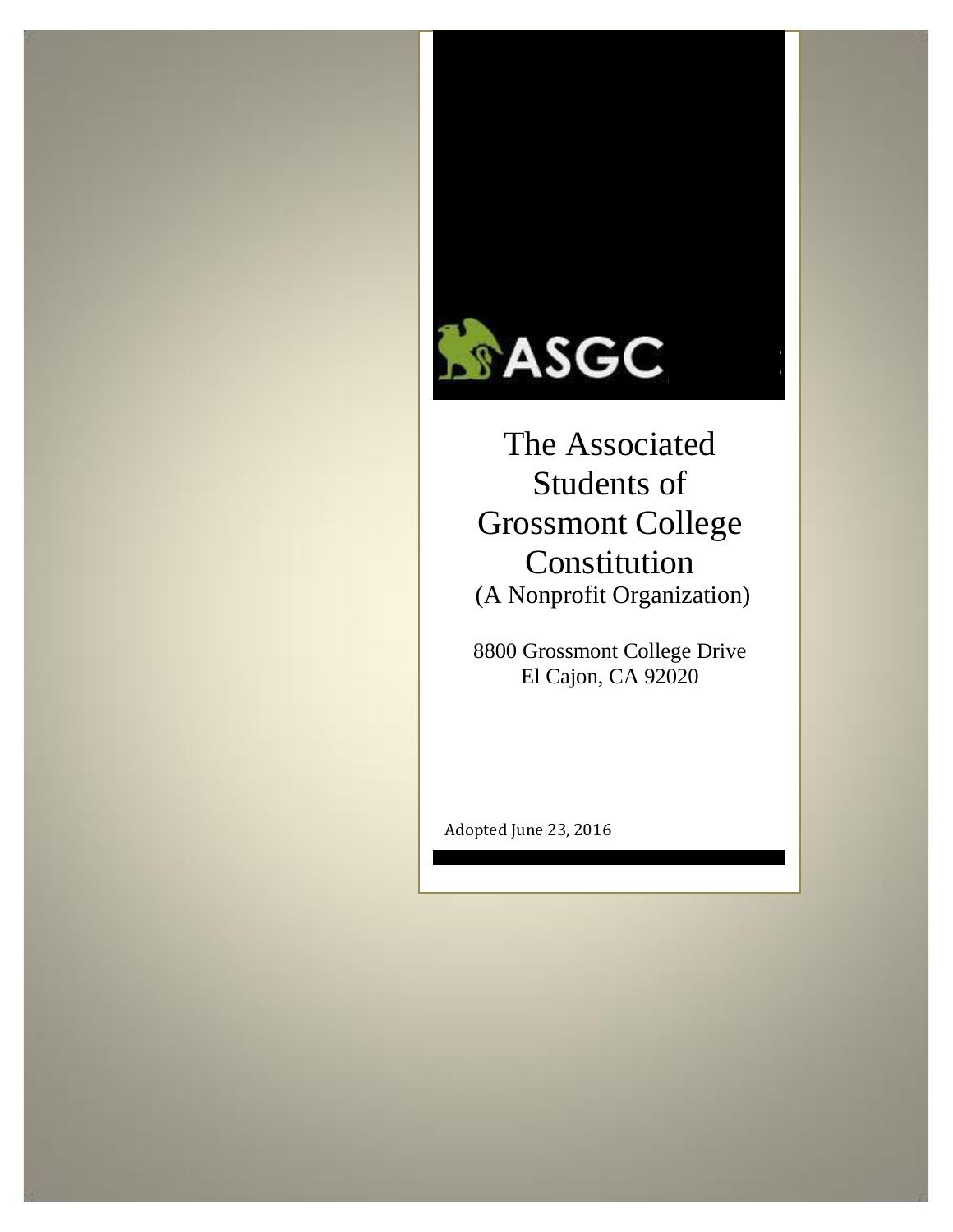# **PREAMBLE**

We, the students of Grossmont College, in order to establish an effective student government to represent students' interests, practice the democratic process, promote personal and civic growth, and to recognize the inherent rights and responsibilities of self-government, do hereby establish this Constitution of the Associated Students of Grossmont College as provided for by the State Legislature through the California Education Code and Title 5 of California's State Code, and as delegated by the Board of Trustees of the Grossmont-Cuyamaca Community College District (GCCCD).

## **ARTICLE I. TITLE OF ORGANIZATION AND FRAMEWORK**

#### **SECTION A. Title**

The organization established herein shall be known as the Associated Student of Grossmont College, hereafter referred to as *ASGC* or *Board*.

#### **SECTION B. Purpose**

The organization shall exist to serve the collective needs of the students at Grossmont College, is a nonprofit public benefit organization and is not organized for the private gain of any person. Furthermore, the ASGC shall pursue endeavors to achieve these goals with excellence, and impart that standard to future ASGC members.

#### **SECTION C. Authority**

The decision-making authority of the ASGC shall be vested in the Board of Directors.

## **SECTION D. Composition**

The Board of Directors shall consist of the following:

Three Executive Officers: President, Executive Vice President, and Vice President of Finance.

Five Directors: Director of Campus Activities, Director of Student Legislation, Director of Publicity and Student Outreach, Director of Board Affairs and Director of Website Development.

Board Members: The Board shall not exceed a ratio of one (1) Board Member per every onethousand (1,000) students enrolled by the first census date of each fall semester. Each Executive Officer and Director are included in this ratio.

# **SECITON E. Political Limitation**

No substantial part of the activities of this organization shall consist of carrying on propaganda or otherwise attempting to influence legislation, and the organization shall not participate or intervene in any political campaign (including the publishing or distribution of statements) on behalf of any candidate for public office.

## **SECTION F. Property Irrevocably Dedicated**

The property of this organization is irrevocably dedicated to charitable purposes and no part of the net income or assets of the ASGC shall ever inure to the benefit of any director, officer, or private person.

## **SECTION G. Distribution on Dissolution**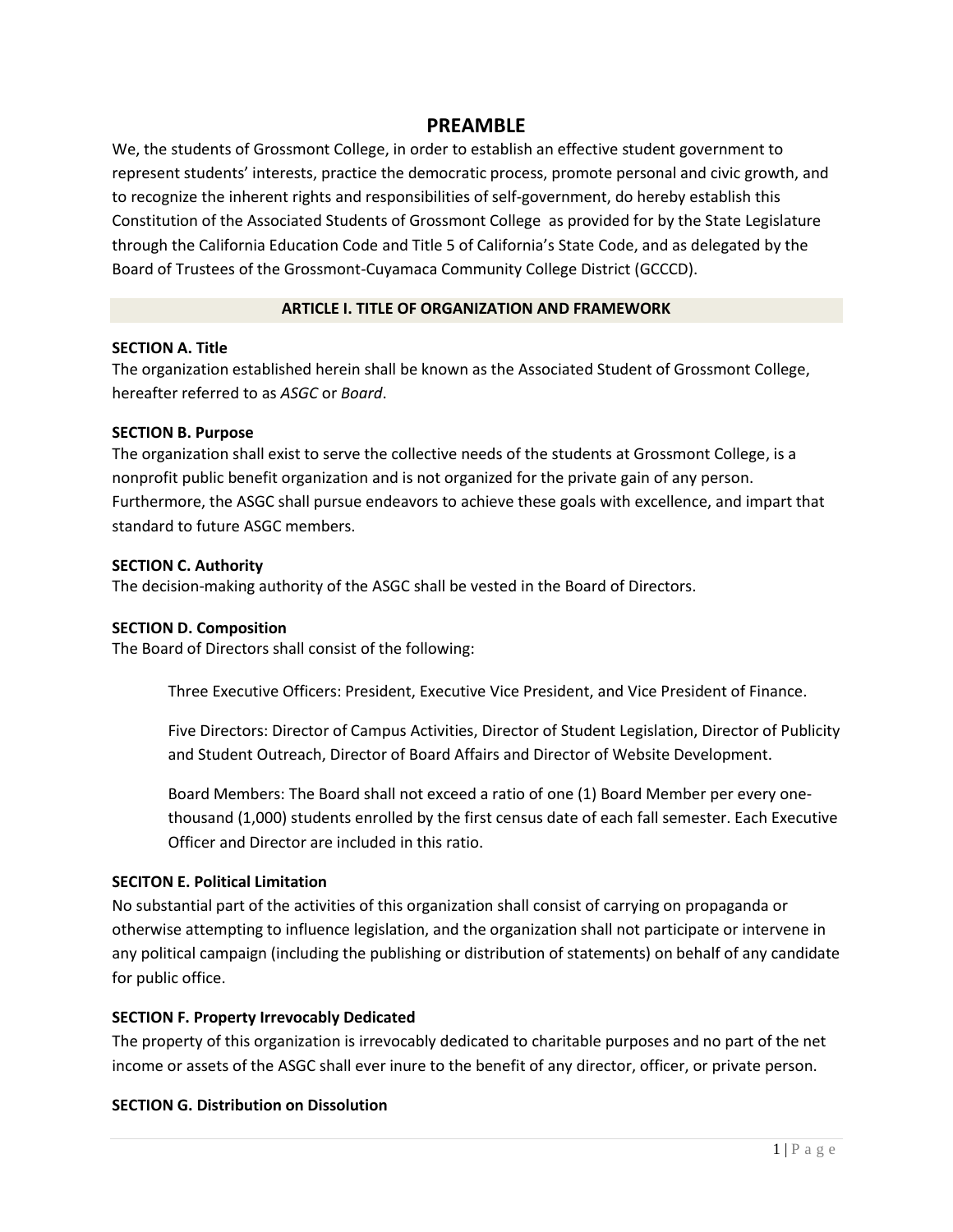Upon the dissolution or winding up of the ASGC, its assets remaining after payment, or provision for payment, of all debts and liabilities of this organization shall be distributed to a nonprofit fund, foundation, or corporation, which is organized and operated exclusively for charitable purposes and which has established its tax-exempt status under Internal Revenue Code Section 501(c)(3).

## **ARTICLE II. MEMBERSHIP & ELIGIBILITY**

#### **SECTION A. Members**

All registered students at Grossmont College shall be members of the ASGC and shall be subject to this Constitution, Bylaws and GCCCD Student Code of Conduct and vested with the following privileges:

- 1. The right to seek and hold office if all other qualifications are met as set forth in this document, and in the *ASGC Election Bylaws*.
- 2. The right to vote in all elections held under the authority of the ASGC.
- 3. The right to seek an appointment from the ASGC Board of Directors to serve on participatory governance, standing, and ad Hoc Committees.
- 4. Additional rights and privileges as determined by the ASGC Board of Directors.

## **SECTION B. Board of Directors Eligibility**

As a prerequisite to entering office, all elected or appointed members of the Board of Directors shall satisfy the requirements stated by Board of Trustees of the Grossmont-Cuyamaca Community College District and:

- 1. Maintain a cumulative 2.5 minimum grade point average.
- 2. Maintain a minimum current enrollment of five (5) units or more at Grossmont College (except summer semester and winter intersession).
- 3. Be free of all GCCCD academic and disciplinary restrictions.
- 4. Be a current ASGC Benefit Card holder.
- 5. Be able to attend mandatory Board of Directors meetings.

In addition to the requirements above, to be eligible to run for the office of President, candidates shall:

- 1. Have completed one (1) full semester at Grossmont College.
- 2. Have completed a minimum of six (6) units at Grossmont College.
- 3. Be seated on the Board by the third week of the spring semester, and serve on the Board up to the time of elections, unless such candidates for President are unavailable.

## **SECTION C. Ineligibility**

The Student Affairs Office shall conduct monthly eligibility verifications of members of the Board.

When it is verified by the Office of Student Affairs that any member of the Board has fallen below the preceding standards, the student shall be contacted and the situation given five school days to rectify. If not rectified, immediate removal from the Board shall result and the position declared vacant.

A member of the Board, who has been removed for failure to maintain the required standards, shall not be considered for membership until the following election, provided they meet the preceding standards.

## **ARTICLE III. THE BOARD OF DIRECTORS**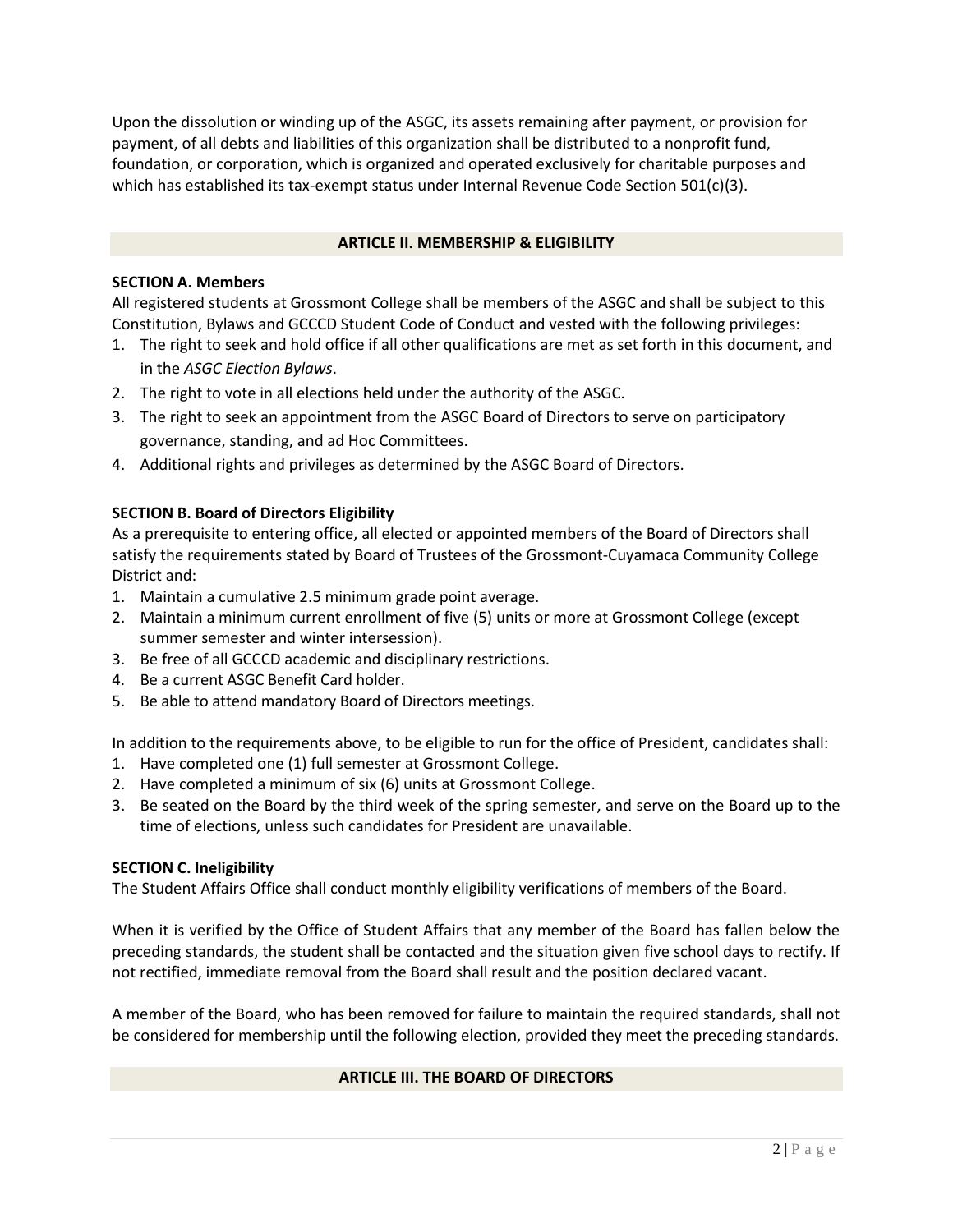# **SECTION A. Paraphrase**

The ASGC Board of Directors may be referred to as the *ASGC* or *Board* within this document.

## **SECTION B. Composition**

The Board shall consist of all elected and appointed members. For specific roles and responsibilities of the Board see the *ASGC Bylaws*.

# **SECTION C. Legislative Authority**

The Board shall have the legislative authority to:

- 1. Create and amend the *ASGC Bylaws* as necessary.
- 2. Create and act upon motions, proposals, and resolutions.
- 3. The Board may establish standing committees, ad hoc committees, task forces or working groups it deems necessary to achieve its goals and interests.
- 4. Develop policies and procedures that are not delegated or otherwise prohibited by this document or the current laws, and to change these policies and procedures as determined necessary by the Board.
- 5. Fix and collect membership fees for the ASGC.
- 6. Determine and approve the annual budget for the forthcoming fiscal year.
- 7. Authorize expenditures as specified in the ASGC Bylaws and to develop new sources of income for the ASGC.
- 8. Sponsor, plan, and/or implement activities on behalf of the ASGC.
- 9. Hold the Board and any appointed member within the Board accountable to uphold all federal, state, college, and ASGC policies and procedures.
- 10. Approve all appointments made to the Board in accordance with the process outlines in the *ASGC Bylaws*.
- 11. Stay informed of Grossmont College issues and policies by attending meetings, performing research, and contacting members of the Grossmont College community.
- 12. Take a position on pending local, state, and federal legislation on behalf of students enrolled at Grossmont College.
- 13. Perform all duties as assigned by the ASGC Constitution and Bylaws.
- 14. The ASGC is created with the approval of, and is subject to the control and regulation of, the Board of Trustees of the Grossmont Cuyamaca Community College District and the California Education Code. The Board shall not violate any rules or regulations of these entities/documents or any other laws of the State of California and/or the laws of the United States of America. All laws, regulations, codes, policies, and procedures shall be followed from the highest to the lowest level of authority.
- 15. The Board shall keep a record of all meetings and decisions.

## **SECTION D. Vacant Board Positions**

Individuals will be appointed by the Board to fill vacant elected positions, as provided for in the *ASGC Bylaws*.

## **SECTION E. Voting**

Each voting member of the Board shall have one (1) vote with the exception of the presiding officer (meeting chairperson) who shall only vote to break a tie. No proxy voting shall be permitted.

## **SECTION F. Responsibilities**

The Board shall have the responsibility for conducting the day-to-day business of the ASGC.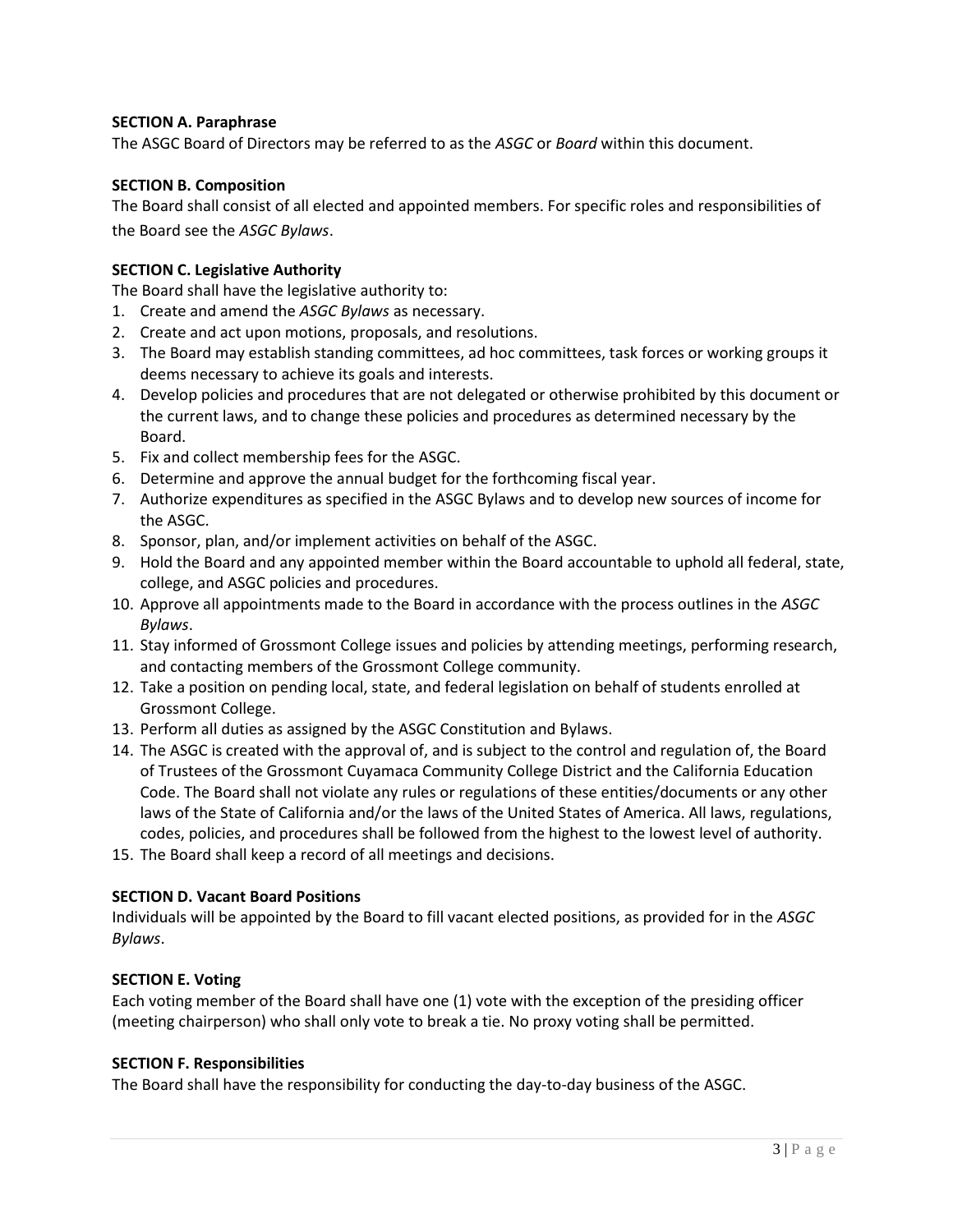# **SECTION G. Distribution of Powers**

All legislative, financial, and executive powers of the ASGC shall be vested in the Board, with the guidance of the Advisor.

## **SECTION H. Representation**

The Board shall be the sole representative and decision-making unit of the students enrolled at Grossmont College to all on and off campus entities.

## **SECTION I. Committees**

The Board may form standing or ad hoc committees as necessary to achieve its goals and objectives.

- 1. Standing Committees shall be formed for specific purposes in order to best represent the interests of the student body.
	- a. Standing committees shall consist of at least three (3) members, including at least one (1) executive officer as the chair and one (1) Advisor.
	- b. Standing committees shall be active as long as deemed necessary, but no less than the fall and spring semesters.
	- c. Standing committees shall be formed or disbanded by a simple majority (fifty-percent, plus one) vote of the Board.
	- d. The chair of a standing committee will determine the final meeting dates and times of his/her respective committee.

# 2. Ad hoc Committees may be formed when necessary.

- a. Ad hoc committees shall be formed by a majority vote of the Board.
- b. Ad hoc committees shall consist of at least three (3) members, including at least (1) executive and/or (1) director as the chair and one (1) Advisor.
- c. Ad hoc committees shall be formed with a specific purpose or task in mind and will be temporary in nature.
- d. Ad hoc committees shall provide a report to the Board after carrying out committee work.

## **ARTICLE IV. INTER CLUB COUNCIL (ICC)**

## **SECTION A. Purpose**

The purpose of the ICC is to encourage campus life, diversity, and learning outside of the classroom. The ICC will serve as the representative body to coordinate and promote communication and cooperation among student clubs & organizations on campus. Furthermore, the ICC serves as an outlet through wish student clubs & organizations may locate important information they need to be effective advocates for their clubs, campus, and community.

## **SECTION B. Composition**

The ICC shall be composed of the ICC President, ICC Vice President, ICC Treasurer, ICC Secretary, ICC Director of Activities, a Representative from each of the actively registered clubs & organizations on campus and one (1) Advisor.

## **SECTION C. ICC Legislative Authority**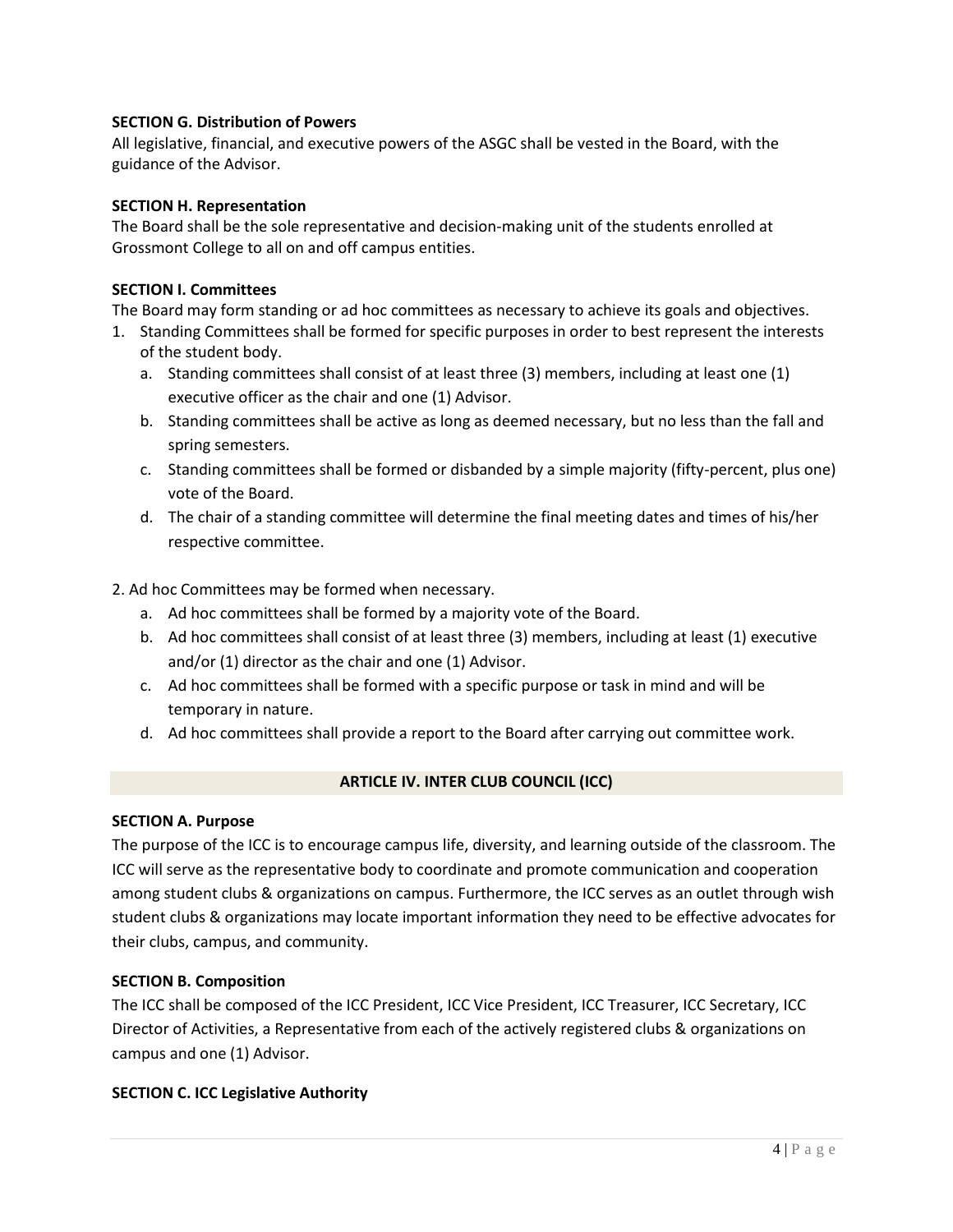The ICC has the ability to:

- 1. Make written resolutions and recommendations to the Board on campus life, diversity, and learning outside of the classroom by a simple majority vote of the ICC.
- 2. Determine and approve the annual ICC Budget for the forth-coming fiscal year.
- 3. Authorize expenditures as specified in the *ICC Constitution* and *Bylaws* and develop new sources of income for the ICC.

# **ARTICLE V. GENERAL DUTIES & RESPONSIBILITIES OF ALL BOARD OF DIRECTORS**

# **SECTION A. General Responsibilities**

All members of the ASGC Board shall assume the duties of the office to which he/she was elected or appointed as defined in the *ASGC Bylaws*. In addition, each Board member shall:

- 1. Attend all regularly scheduled ASGC meetings and shall attend all other meetings required by their position.
- 2. Be a member of two standing institutional committees.
- 3. Take on individual commitments for projects, activities, special events, committees, and/or other work necessary to fulfill the goals and objectives set by the ASGC for the current year.
- 4. Attend one (1) Grossmont Cuyamaca Community College District Governing Board Meeting per semester.
- 5. Provide a written report of committee activities and/or other ASGC business to the Board at least once (1) a month pursuant to deadlines determined by the Board.

## **ARTICLE VI. SEATING, SUCCESSION, AND RESIGNATIONS**

## **SECTION A. Vacancies/Seating**

If the office of the President is vacant for any reason, The Executive Vice President shall assume office and duties of the President. For all other vacancies, refer to the *ASGC Bylaws*.

## **SECTION B. Succession**

If any elected position is not filled in a general election, or if it is left vacant by resignation, impeachment or recall, then it may be deemed an appointed position and shall be filled by a nomination from the Board and a simple majority vote of the remaining members of the Board, or it may be filled in a special election, if desired, by the Board as shown by a simple majority vote.

## **SECTION C. Resignations**

All resignations must be submitted in writing to the President and/or Executive Vice President and Advisor.

## **ARTICLE VII. ELECTIONS**

# **SECTION A. General Elections**

The ASGC shall hold a general election pursuant to the *ASGC Elections Bylaws* for all elected positions, changes to the *ASGC Constitution*, and referendum questions by the last week of April each year.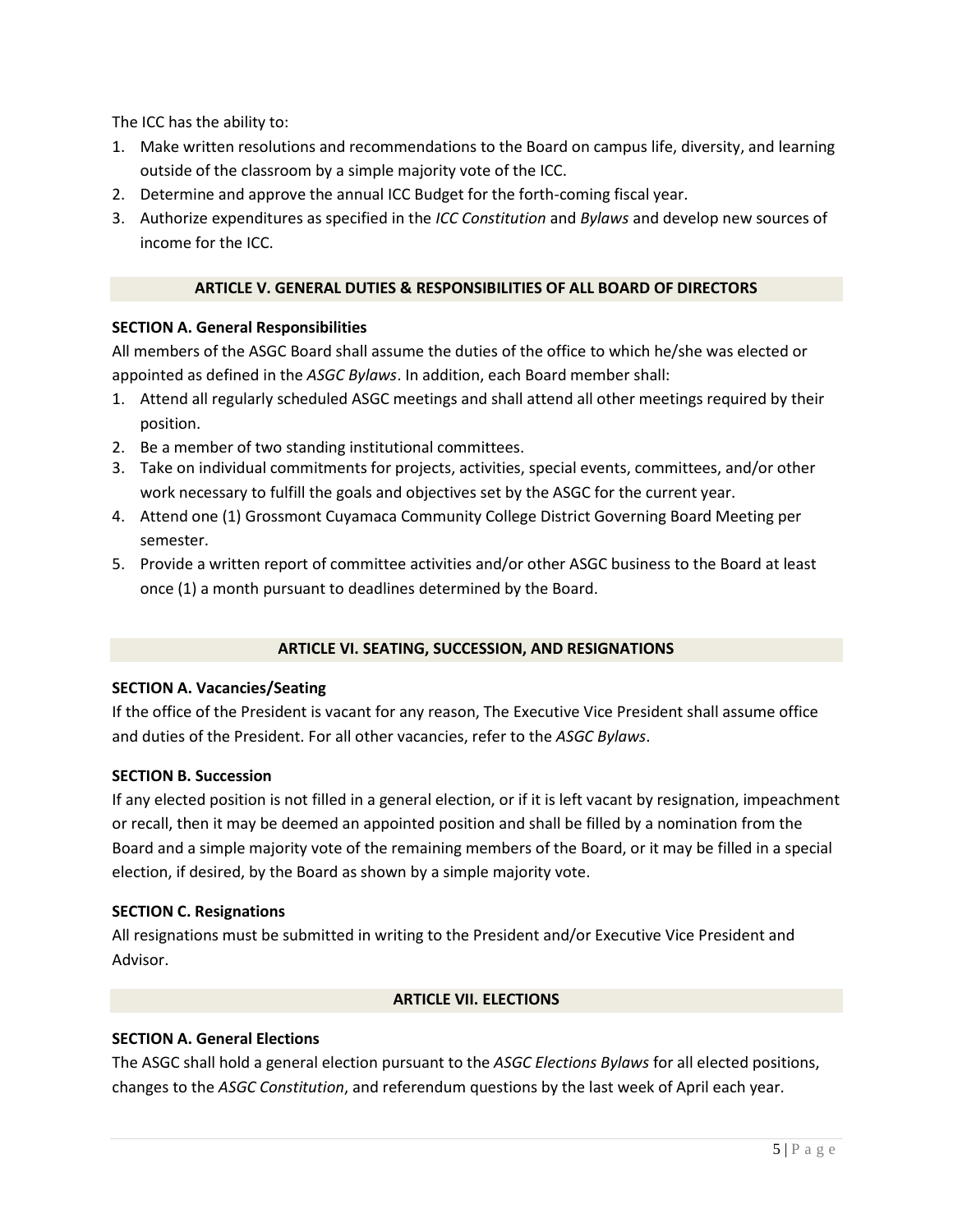# **SECTION B. Election Committee**

An Election Committee shall be established and supervised through the Advisor and pursuant to the *ASGC Election Code*, and membership on the committee shall not include ASGC Student Board members, past or present, or any candidates for election. A list of Election Code Committee members, agendas, and minutes shall be posted in the Student Affairs office as public information.

## **SECTION C. Term Duration and Limits**

The new board shall be sworn in during the last meeting of the spring term, but no later than commencement. The term of office for all Board members shall begin no sooner than the conclusion of commencement and shall end at the conclusion of the following year's commencement.

- 1. The maximum term of service to the Board by any member shall not exceed three terms (six semesters).
- 2. No person may serve in the same executive/director position for more than two (2) terms (four (4) semesters).
- 3. No person may serve as president for more than one (1) term (two (2) semesters).
- 4. If a person fills a vacated executive/director position during a term, that service shall not count as their one term of service for that position.
- 5. Being sworn in as a Board Member at any time during the semester shall count as one full semester of service.
- 6. No person shall run for or hold two executive/director positions at the same time.

## **SECTION D. Special Elections**

- 1. Special elections may be called at the discretion of the Board for any purpose provided for in this document and the *ASGC Bylaws*.
- 2. A simple majority vote of the Board is required to authorize a Special Election, and to set the dates for the Special Election, with the exception of recall elections.

## **ARTICLE VIII. BOARD DISCIPLINE, IMPEACHMENT & RECALL**

## **SECTION A. Board Discipline**

The Board may discipline an individual member of the Board for violation of the *ASGC Constitution and Bylaws* or District policy. The procedures for discipline may be found in the *ASGC Bylaws*.

## **SECTION B. Impeachment**

The Board shall have the power to enact impeachment proceedings against any elected or appointed members of the ASGC with a two-thirds (2/3) majority vote of the Board. The following actions shall be regarded as grounds for impeachment:

- 1. Failure to meet all qualifications, as dictated by the *ASGC Constitution* and *Bylaws.*
- 2. Failure and/or inability to perform duties as outlined in the *ASGC Constitution and Bylaws*.
- 3. Violation of the Oath of Office.

## **SECTION C. Recall**

1. Any elected or appointed member may be the subject of a recall special election, and removed from office. This process requires a petition that has been signed by the number of signatures equal to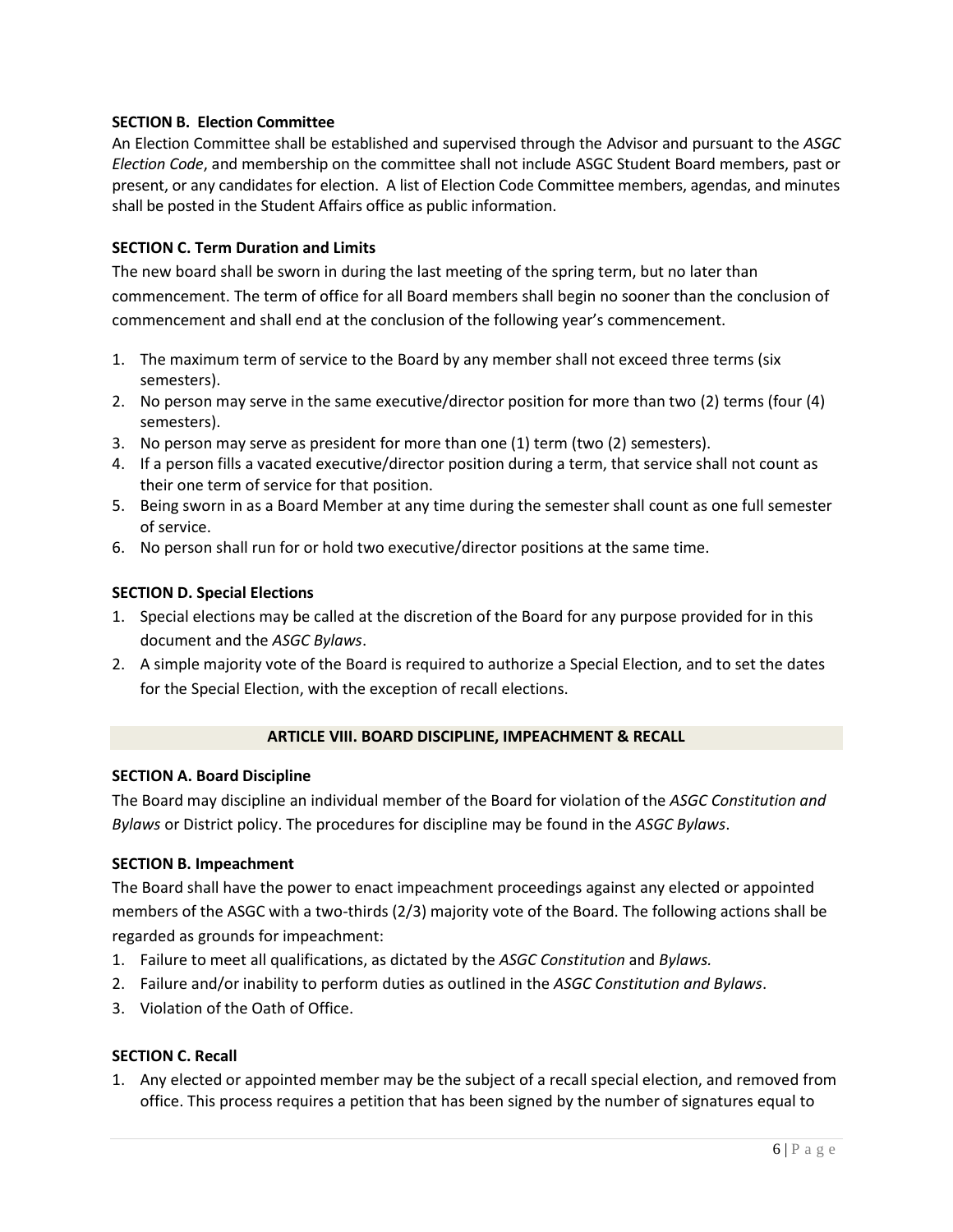the total amount of votes cast from the previous election plus one (1). The petitions must state specific charges and have signatures from currently enrolled students in Grossmont College and student identification numbers in order to be valid.

- 2. The following actions shall be regarded as grounds for a recall petition:
	- a. Failure to meet all qualifications, as dictated by the Constitution.
	- b. Failure and/or inability to perform duties as outlined in the *ASGC Constitution and Bylaws.*
	- c. Violation of the oath of office.
- 3. The Advisor and the Executive Vice President have the responsibility to verify and confirm the petitions and its charges. Only verifiable charges can be used as grounds to initiate a recall election. A recall election shall be organized by an election committee within thirty (30) instructional days. A majority of two-thirds (2/3) votes cast in the affirmative shall be required to recall and remove any elected or appointed members.

#### **ARTICLE IX. INITIATIVE, REFERENDUM & AMENDMENTS**

#### **SECTION A. Initiatives**

Any member of ASGC may initiate legislation by petition. The petition must have the signatures and student identification numbers of the average number of students who voted in the previous three (3) ASGC Spring General Elections. This Petition shall be submitted to the Board for verification and further action. The Board shall consider the legislation within ten (10) instructional days. A majority votes by the Board shall enact the initiative into law.

#### **Section B: Referendum**

Any member of the ASGC may initiate a petition. The petition must have the signatures and student identification numbers of the average number of students who voted in the previous three (3) ASGC Spring General Elections. The petition for a referendum shall be submitted to the Board for verification and shall be considered within ten (10) instructional days.

#### **Section C: Amendments**

The ASGC reserves the right to amend its Constitution and Bylaws. The ASGC shall form an ad hoc committee to address all proposed amendments to the Constitution or Bylaws.

- 1. At a minimum, the aforementioned ad hoc Committee shall be composed of the following:
	- a. One (1) Executive officer as chair.
	- b. One (1) Director.
	- c. Two (2) Board members.
	- d. One (1) Advisor.
	- e. In the event of an absence of a representing member from any constituency group, the President shall appoint a Board member to fill the seat.
- 2. The committee shall hear all proposed amendments to the *ASGC Constitution* and *Bylaws*, and after hearing all proposals the committee will create a draft of the proposed amendments.
- 3. The ad hoc committee, for information purposes, must present the draft of the proposed amendments to the *ASGC Constitution* or *Bylaws* to the Board prior to ratification.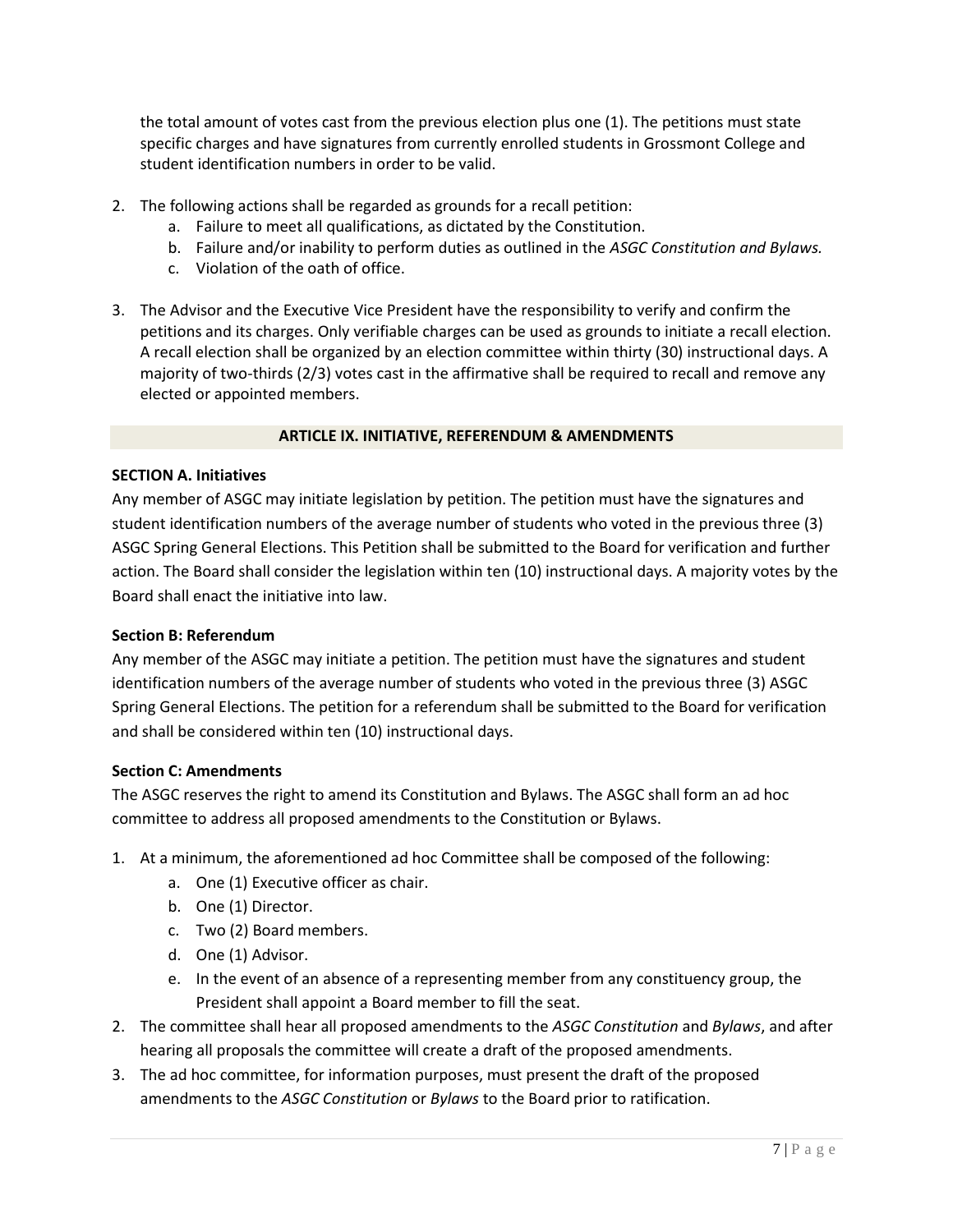- 4. Amendments to the Constitution may be proposed by a two-thirds (2/3) affirmative vote of the Board or by a petition signed by the average number of students who votes in the previous three (3) ASGC Spring General Elections.
- 5. Proposed amendments to this Constitution shall be posted publicly in accordance with state and federal law for at least three (3) school days before submission to the students for adoption in a special or general election. A simple majority of votes cast shall be necessary for adoption.
	- a. Upon official ratification, the members of the Board will sign this Constitution, and all others who have helped this document reach its completion. The signed original document shall be kept on file in the Student Activities/College Cashier's safe. A copy of the Constitution shall be on file in the Office of Student Affairs, the Office of the Vice President of Student Services, and the Office of the President.
- 6. The Board may amend or pass Bylaws to the Constitution with a two-thirds (2/3) vote in the affirmative.

# **ARTICLE X. GENERAL BOARD DUTIES & RESPONSIBILITIES**

#### **SECTION A. Meetings**

If business needs to be conducted during the Academic year, an agenda must be posted in advance in accordance with the current edition of the Ralph M. Brown Act.

- 1. Official Board meetings shall be held on Grossmont College property.
- 2. Special meetings can only be called by the President of the Board of Directors or a majority vote of the Board.

## **SECTION B. Parliamentary Authority**

All business shall be conducted according to Parliamentary Procedure as outlined in the current edition of Robert's Rules of Order, and according to the procedures established by this Constitution. The regulations of the Ralph M. Brown Act shall apply to the ASGC.

## **SECTION C. Quorum**

All meetings must include a quorum of the members accompanied by an Advisor to qualify as an official meeting. Quorum shall be defined as a simple majority of the Board's membership.

## **SECTION D. Rules**

All other rules and policies shall be contained in the Bylaws of this organization and, if not otherwise specified in this document, shall be amendable by a two-thirds (2/3) majority vote of the Board.

#### **ARTICLE XI. FINANCES**

## **SECTION A. Fiscal Management**

The ASGC will manage its financial affairs through a budget, with the advice of the Advisor.

The organization shall keep correct and complete books and records of account and shall keep minutes of the proceedings of the Board of Directors and committees of its Board. All books and records of the organization may be inspected by any member of the Board, or by an agent of the Grossmont-Cuyamaca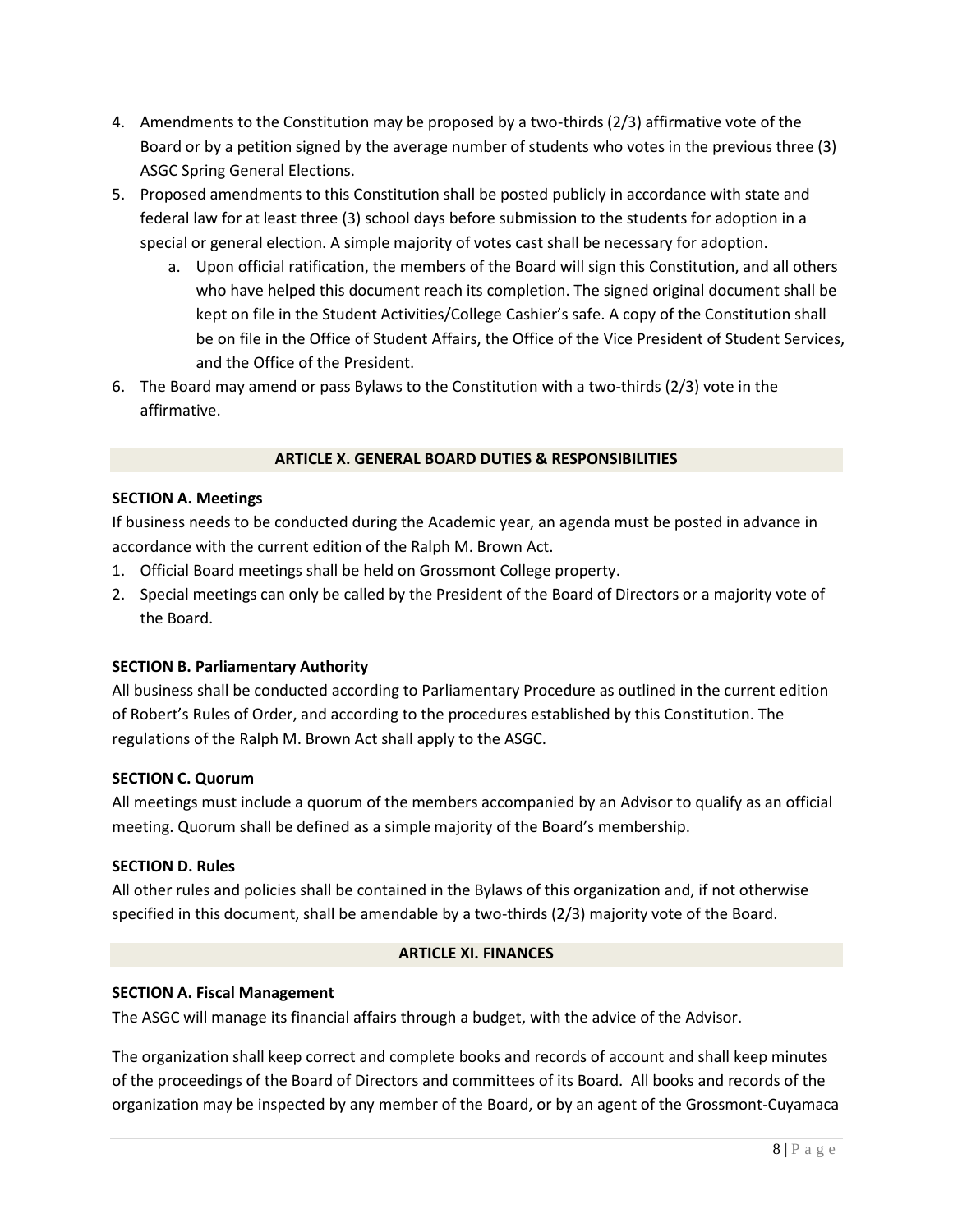Community College District designated by the Chancellor, for any purpose at any reasonable time.

# **SECTION B. Expenditures**

Expenditures must conform with *ASGC Bylaws*, Grossmont Cuyamaca Community College District Policies and Administrative Procedures, State and Federal Law, including the decision of the United States Supreme Court in Board of Regents v. Southworth, 529 U.S. 217, 120 S. Ct. 1346 (2000).

## **SECTION C. Fiscal Year**

The Board's fiscal year shall be July 1 through June 30 of the succeeding calendar year for financial and accounting purposes.

## **ARTICLE XII. ADVISOR**

## **SECTION A. Advisor**

The ASGC shall have an official Grossmont College staff Advisor. The Advisor shall serve as a non-voting ex-officio member of the ASGC.

## **SECTION B. Purpose**

The Advisor is expected to provide structure to the ASGC through mentorship, leadership and fiscal training, transitions, and the resources to help foster an environment for ASGC members and representatives to successfully serve the needs and interests of Grossmont College students.

## **ARTICLE XIII. LEGAL CONFLICTS**

## **SECTION A. Legality**

Should any portion of this document be found illegal, the remainder of this document shall remain in effect, until otherwise changed by amendment.

# **SECTION B. Conflicts**

Should any local, state or federal law, regulation, or code be found to be in conflict with this document, then the portion in this document which is in question shall be considered to be null and void, however the remainder of the document will remain in effect. The law, regulation, or code from highest-ranking authority shall take precedence over all others and will be obeyed by the ASGC.

## **ARTICLE XIV. STUDENT RIGHTS**

## **SECTION A. Freedom of Speech, Expression, Assembly and Privacy**

Neither the ASGC, the Board, nor any group or agency acting on its behalf, may take action restricting or infringing upon an individual or organization's right to freedom of speech, freedom of expression, freedom of press, freedom of assembly, or right to privacy, provided that those exercising their rights are not violating the same equal rights or freedoms of others.

## **SECTION B. Freedom of Religion**

The Board may take no action favoring or disfavoring any religion or religious belief. The ASGC shall not require or endorse the taking of oaths which include references to deities, religions or religious